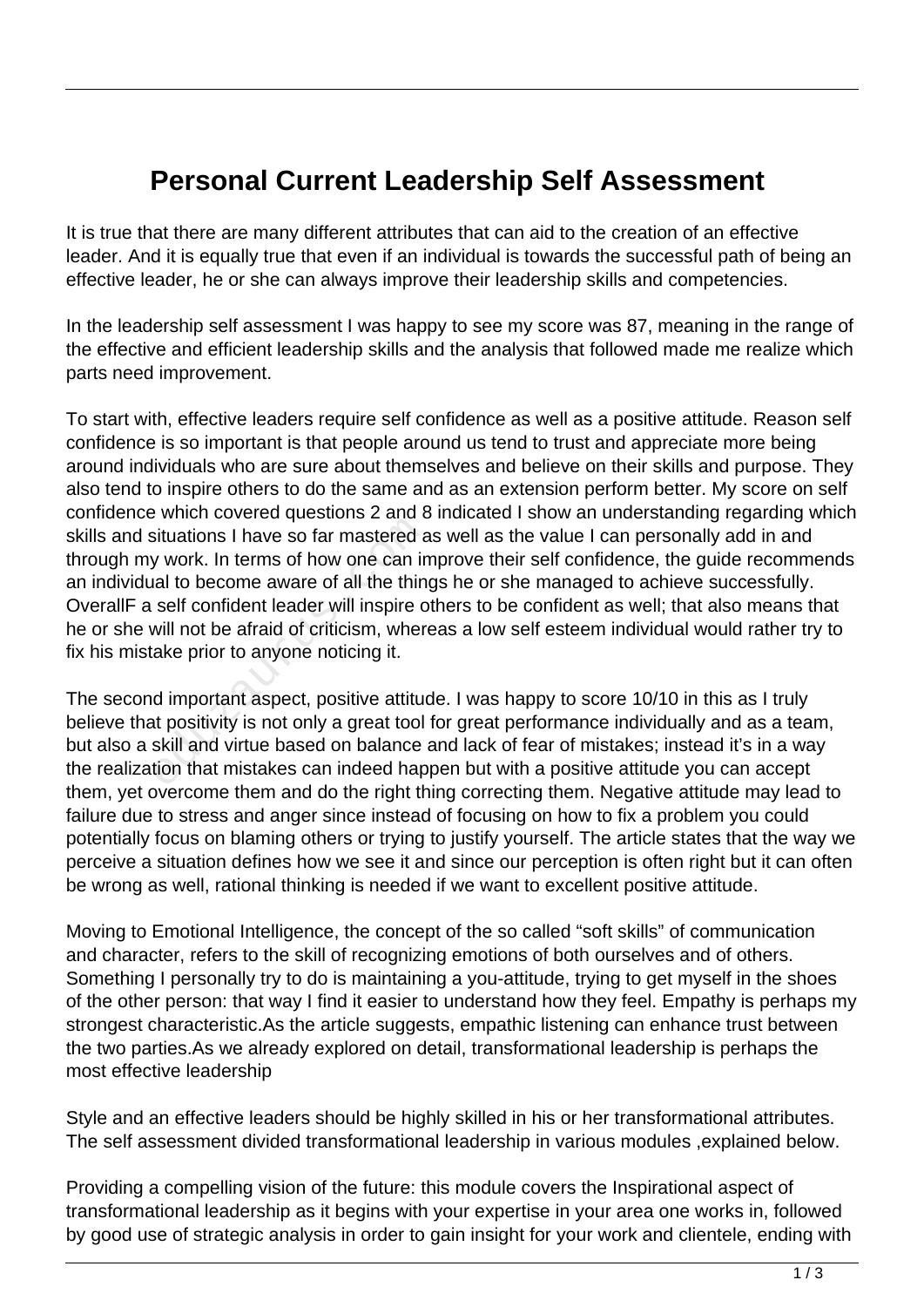the selling of your vision. Inspiring others can happen indirectly as well, and for that matter the power of

Persuasion is a vital one to make others consider your intake as well as be inspired by you.

Next module is the motivation of the people in order to deliver that vision mentioned above, which includes the creation as well as the selling of the vision itself. As article states, it is important to manage to convince your team and/or clients to share the same objectives you do. This is the moment where teamwork needed from transformational leadership is important. Management by objectives (MBO) and key performance indicators (KPIs) are two concepts that merge performance and team goals. Furthermore, according to Herzberg, motivation-hygiene theory show that some characteristics are associated with job satisfaction or dissatisfaction. More specifically, Herzberg states that factors such as achievement, recognition, work, growth and more, are associated with satisfaction whereas factors like supervision, policies, salary and security can be associated work dissatisfaction (with salary itself being debated in which category or belong to, probably in both) It is crucial to remember that eliminating what causes dissatisfaction will not bring satisfaction and vice versa. Since the factors of the two lists are separated, one needs to remember that job satisfaction and productivity even if often correlated in this theory, are often also debated. To achieve the theory's application, one needs to remove any factor that creates dissatisfaction and then create conditions that aid satisfaction. Personally I believe this theory needs a re-application in today's society instead of 1968, especially because Herzberg with his critical incident technique (CIT) doesn't allow differences in personality traits which would affect hygiene factors. one needs to remember that job<br>pry, are often also debated. To act<br>that creates dissatisfaction and the<br>produce this theory needs a re-a<br>because Herzberg with his critical<br>lity traits which would affect hygie<br>is to being a

Continuing to being a good role model, the self assessment results Indicate that "good leaders lead by example, fact that leads to their teams trusting them. This section indeed finds me in agreement, as I would never sit in an office giving orders; demonstration of these actions needed is the ideal

Way to go, regardless of business field. It is also important to be noted that being a role model can not be an outcome of positions and titles only; a leader needs to lead by both example and expertise. Which means that he or she needs and should constantly prove his per her abilities and skill.Regarding managing performance effectively, clarity is the keyword. Effective leaders need to be clear on what tasks and expectations they have set without leaving it to the employees to find out, practice

Often followed by punishments and rewards taken away as if it was the employee's mistake. This specific mistake is often seen by managers, making it quite problematic as usually people in authority don't leave space for further discussion when this happens. A very good tip for managing performance effectively is the leader to include his or her staff / team in the rules making process; that way not only he or she will inspire and motivate, but employees will memorize rules and policies by heart since they are also the ones deciding them partly, fact that also eliminates a major hygiene factor of the two factor theory mentioned above.

Lastly, the self assessment specifies that providing support and stimulation is also a vital part of transformational leadership skills. It also seems to pay a lot of attention in the latter as it is covered in many different questions of the quiz. More specifically, it specifies that in order someone to be motivated at work, he or she needs to have an organized and specific tasks to be completed on a daily basis. That is mostly due to the challenge created that enhances